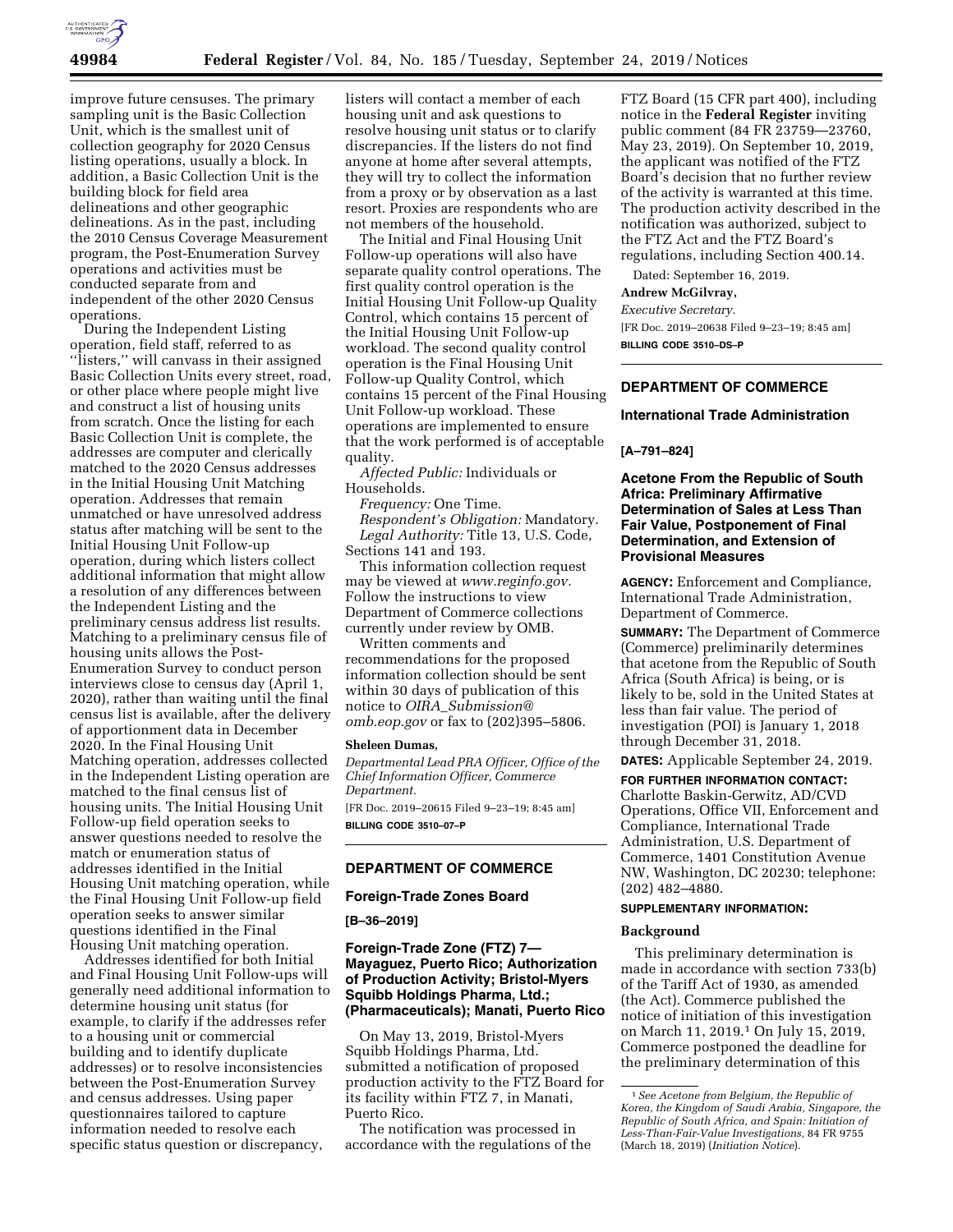investigation.2 As a result, the revised deadline for the preliminary determination of this investigation is now September 17, 2019.

For a complete description of the events that followed the initiation of this investigation, *see* the Preliminary Decision Memorandum.3 A list of topics included in the Preliminary Decision Memorandum is included as Appendix II to this notice. The Preliminary Decision Memorandum is a public document and is on file electronically via Enforcement and Compliance's Antidumping and Countervailing Duty Centralized Electronic Service System (ACCESS). ACCESS is available to registered users at *[https://](https://access.trade.gov) [access.trade.gov,](https://access.trade.gov)* and to all parties in the Central Records Unit, Room B8024 of the main Commerce building. In addition, a complete version of the Preliminary Decision Memorandum can be accessed directly at *[http://](http://enforcement.trade.gov/frn/) [enforcement.trade.gov/frn/.](http://enforcement.trade.gov/frn/)* The signed and the electronic versions of the Preliminary Decision Memorandum are identical in content.

### **Scope of the Investigation**

The merchandise covered by this investigation is acetone from South Africa. For a complete description of the scope of this investigation, *see*  Appendix I.

### **Scope Comments**

In accordance with the preamble to Commerce's regulations,4 the *Initiation Notice* set aside a period of time for parties to raise issues regarding product coverage (*i.e.,* scope).5 For a summary of the product coverage comments and rebuttal responses submitted to the record for this preliminary determination, and accompanying discussion and analysis of all comments timely received, *see* the Preliminary Scope Decision Memorandum.6 After evaluating the comments, Commerce is preliminarily modifying the scope language as it appeared in the *Initiation* 

3*See* Memorandum, ''Decision Memorandum for the Preliminary Determination in the Less-Than-Fair-Value Investigation of Acetone from the Republic of South Africa,'' dated concurrently with, and hereby adopted by, this notice (Preliminary Decision Memorandum).

4*See Antidumping Duties; Countervailing Duties; Final Rule,* 62 FR 27296, 27323 (May 19, 1997).

5*See Initiation Notice,* 84 FR at 9756–57.

6*See* Memorandum, ''Acetone from Belgium, Korea, Singapore, South Africa, and Spain: Scope Comments Preliminary Decision Memorandum,'' dated July 29, 2019 (Preliminary Scope Decision Memorandum).

*Notice* to clarify certain provisions and include a minimum acetone component of five percent. *See* the revised scope in Appendix I to this notice.

# **Methodology**

Commerce is conducting this investigation in accordance with section 731 of the Act. Constructed export prices have been calculated in accordance with section 772(b) of the Act. Normal value (NV) is calculated in accordance with section 773 of the Act. For a full description of the methodology underlying the preliminary determination, *see* the Preliminary Decision Memorandum.

### **All-Others Rate**

Sections 733(d)(1)(A)(ii) and 735(c)(5)(A) of the Act provide that in the preliminary determination Commerce shall determine an estimated all-others rate for all exporters and producers not individually examined. This rate shall be an amount equal to the weighted average of the estimated weighted-average dumping margins established for exporters and producers individually investigated, excluding any zero and *de minimis* margins, and any margins determined entirely under section 776 of the Act. Commerce calculated an individual estimated weighted-average dumping margin for Sasol South Africa, the only individually examined exporter/ producer in this investigation. Because the only individually calculated dumping margin is not zero, *de minimis,* or based entirely on facts otherwise available, the estimated weighted-average dumping margin calculated for Sasol South Africa is the margin assigned to all other producers and exporters, pursuant to section  $735(c)(5)(A)$  of the Act.

### **Preliminary Determination**

Commerce preliminarily determines that the following estimated weightedaverage dumping margins exist for the period January 1, 2018 through December 31, 2018:

| Exporter/producer          | Estimated<br>weighted-<br>average<br>dumping<br>margin<br>(percent) |
|----------------------------|---------------------------------------------------------------------|
| Sasol South Africa Limited | 45.85                                                               |
| All Others                 | 45.85                                                               |

### **Suspension of Liquidation**

In accordance with section  $733(d)(2)$ of the Act, Commerce will direct U.S. Customs and Border Protection (CBP) to suspend liquidation of entries of subject

merchandise, as described in Appendix I, entered, or withdrawn from warehouse, for consumption on or after the date of publication of this notice in the **Federal Register**.

Further, pursuant to section 733(d)(1)(B) of the Act and 19 CFR 351.205(d), Commerce will instruct CBP to require a cash deposit equal to the estimated weighted-average dumping margin or the estimated all-others rate, as follows: (1) The cash deposit rate for the respondent listed above will be equal to the company-specific estimated weighted-average dumping margin determined in this preliminary determination; (2) if the exporter is not a respondent identified above, but the producer is, then the cash deposit rate will be equal to the company-specific estimated weighted-average dumping margin established for that producer of the subject merchandise; and (3) the cash deposit rate for all other producers and exporters will be equal to the allothers estimated weighted-average dumping margin.

## **Disclosure**

Commerce intends to disclose its calculations and analysis performed to interested parties in this preliminary determination within five days of any public announcement or, if there is no public announcement, within five days of the date of publication of this notice in accordance with 19 CFR 351.224(b).

### **Verification**

As provided in section 782(i)(1) of the Act, Commerce intends to verify the information relied upon in making its final determination.

### **Public Comment**

Case briefs or other written comments may be submitted to the Assistant Secretary for Enforcement and Compliance no later than seven days after the date on which the last verification report is issued in this investigation. Rebuttal briefs, limited to issues raised in case briefs, may be submitted no later than five days after the deadline date for case briefs.7 Pursuant to 19 CFR 351.309(c)(2) and (d)(2), parties who submit case briefs or rebuttal briefs in this investigation are encouraged to submit with each argument: (1) A statement of the issue; (2) a brief summary of the argument; and (3) a table of authorities.

Pursuant to 19 CFR 351.310(c), interested parties who wish to request a hearing, limited to issues raised in the case and rebuttal briefs, must submit a

<sup>2</sup>*See Acetone from Belgium, the Republic of Korea, and the Republic of South Africa: Postponement of Preliminary Determinations in the Less-Than-Fair-Value Investigations,* 84 FR 33739 (July 15, 2019).

<sup>7</sup>*See* 19 CFR 351.309; *see also* 19 CFR 351.303 (for general filing requirements).